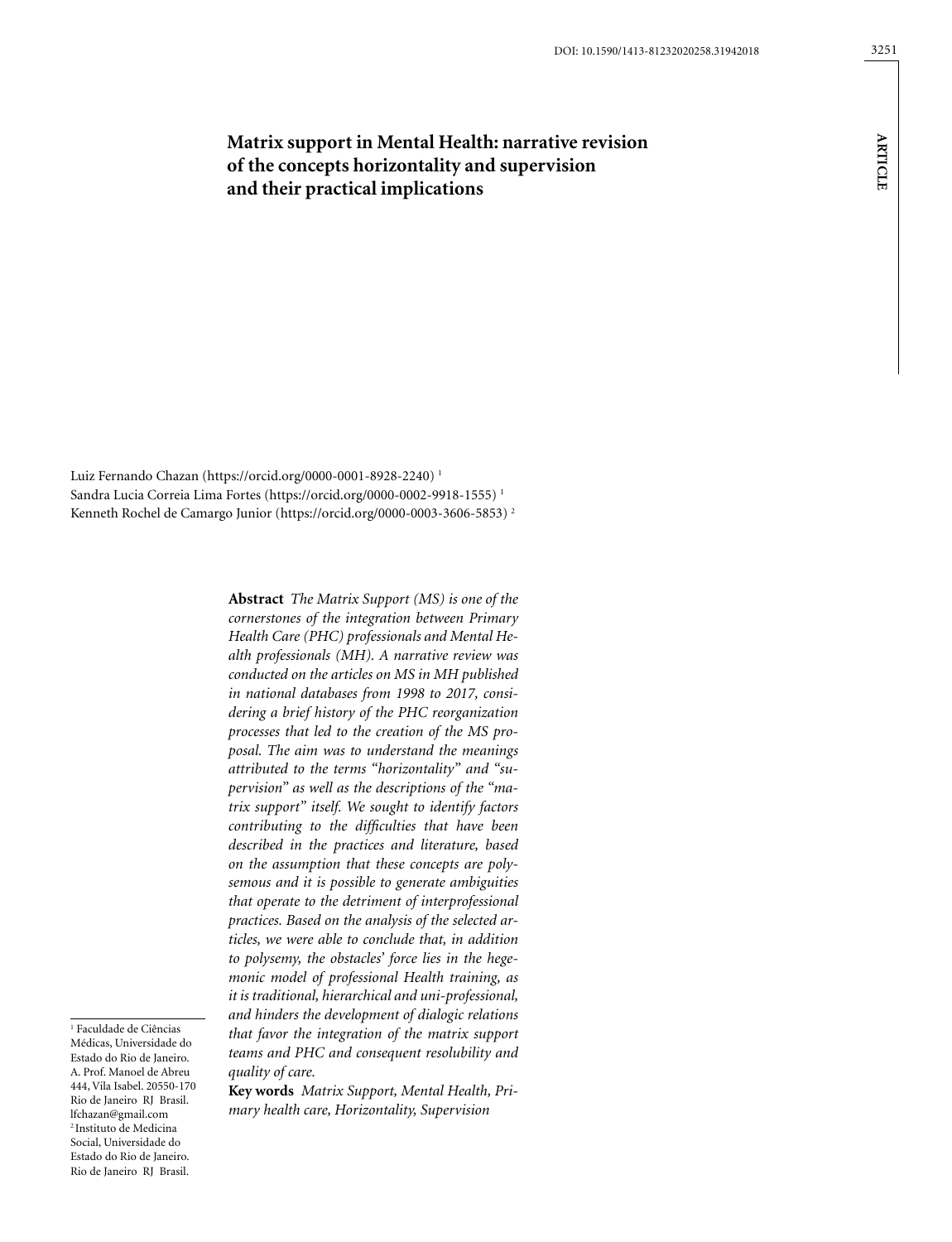The integration between mental health and primary health care is considered a priority by the World Health Organization due to the global burden of mental disorders and the gaps that exist in the care provided in this field.

In the international context, "Collaborative Care" or even "Shared Care"1,2 are the names given to a practice that integrates Mental Health professionals and Primary Health Care (PHC) professionals with the goal of guaranteeing integral care that meets the population's health needs.

In Brazil, in order to understand how these denominations are integrated, we must first briefly recount how PHC was developed in the country, with special attention to the end of the 1980s and beginning of the 1990s, a time marked by the Constituent Assembly that established health as a right to which all citizens are entitled and an obligation for the State, as well as actualizing the demands made by the Brazilian health reform movement regarding the creation of a Unified Health System (SUS, in Portuguese). In 1994, based on the accumulated PHC experiences already underway in the country and in the SUS principles of integrality, universality and equity, the government created the Family Health Program (PSF, in Portuguese), which included a team made up of doctors, nurses and community health agents. Thus, new needs arose, especially those related to professional training, which was considered insufficient for the user-centered care practice required by PHC<sup>3-6</sup>.

In the Mental Health field, in 1997, Adib Jatene and Davi Capistrano proposed creating the Qualis/PSF Project, which consisted of Mental Health teams with the goal of effecting change in the care and administrative structure of health services, offering technical support to Family Health Teams7 . This project is considered an embryo of subsequent proposals in the field<sup>8</sup>.

In 1999, Gastão Wagner de Sousa Campos, seeking to make the country's actual organizational health arrangement adequate, coined the term "specialized matrix support"9 , now known as "Matrix Support"10 (MS), which was then included in the official recommendations $11,12$  for the Family Health Support Groups (NASF, in Portuguese) in their work with the Family Health Teams (ESF, in Portuguese).

MS is a guideline for the inclusion of Mental Health actions within PHC in the text of the Health Ministry's "Mental Health and Primary Care – The necessary link and dialogue"<sup>13</sup>, published in 2003. However it was only in 2008, with the creation of the Family Health Support Groups<sup>14</sup>, that MS became an effective practice in the Family Health Units, which began to include professionals from several health fields, varying their composition according to regional characteristics, depending on municipal administration, with the exception of Mental Health professionals, who are mandatory NASF participants.

The NASF guidelines<sup>11</sup> highlight the importance of the integrated work between Mental Health and Family Health professionals, since this intensifies care within an integral health perspective. NASF is, therefore, the main mental health care device within primary health care<sup>15</sup>, which shows the importance of MS-based work, since that is NASF's main tool.

MS's goal is co-responsibility in health care among the multi-professional PHC teams and specialist support professionals, so that relationships are horizontal and the exchange of knowledge is not hierarchical<sup>16,17</sup>.

Among the actions established by Matrix Support within PHC are technical-pedagogical consulting, joint care and specific health care actions, which must be decided in dialogue with the reference team. Individual, temporally limited care is also possible<sup>18</sup>, maintaining co-responsibility between PHC and MS. The conception of MS recognizes that no isolated professional can guarantee integral health care<sup>19</sup>.

The concept of MS is composed of two dimensions that integrate actors (support) and service organization (matrix). The term "support" presupposes relationships between subjects, dialogue, interdisciplinarity and horizontal relationships, while "matrix" presupposes the organization of an integral care network, based on dialogue and with the goal of providing longterm care. MS is an organizational arrangement and a form of inter-professional work<sup>9,20</sup>.

Based on this, would it be possible to identify what is indispensable when conceiving a good MS practice? Its essence? Based on Campos<sup>9,21</sup> and Campos and Domitti<sup>22</sup> and on the Primary Health Care Reports<sup>11,12,23</sup>, matrix support can promote the redistribution of power through a horizontal and collegial administration.

*This matrix system, which combines reference (more polyvalent work) with horizontal offer (more specific, specialized work), enables the valuing of all health professions, both conserving the identities of each and pushing them to overcome a very bureaucratic posture, typical of traditional*  service organization<sup>9</sup>(p.398).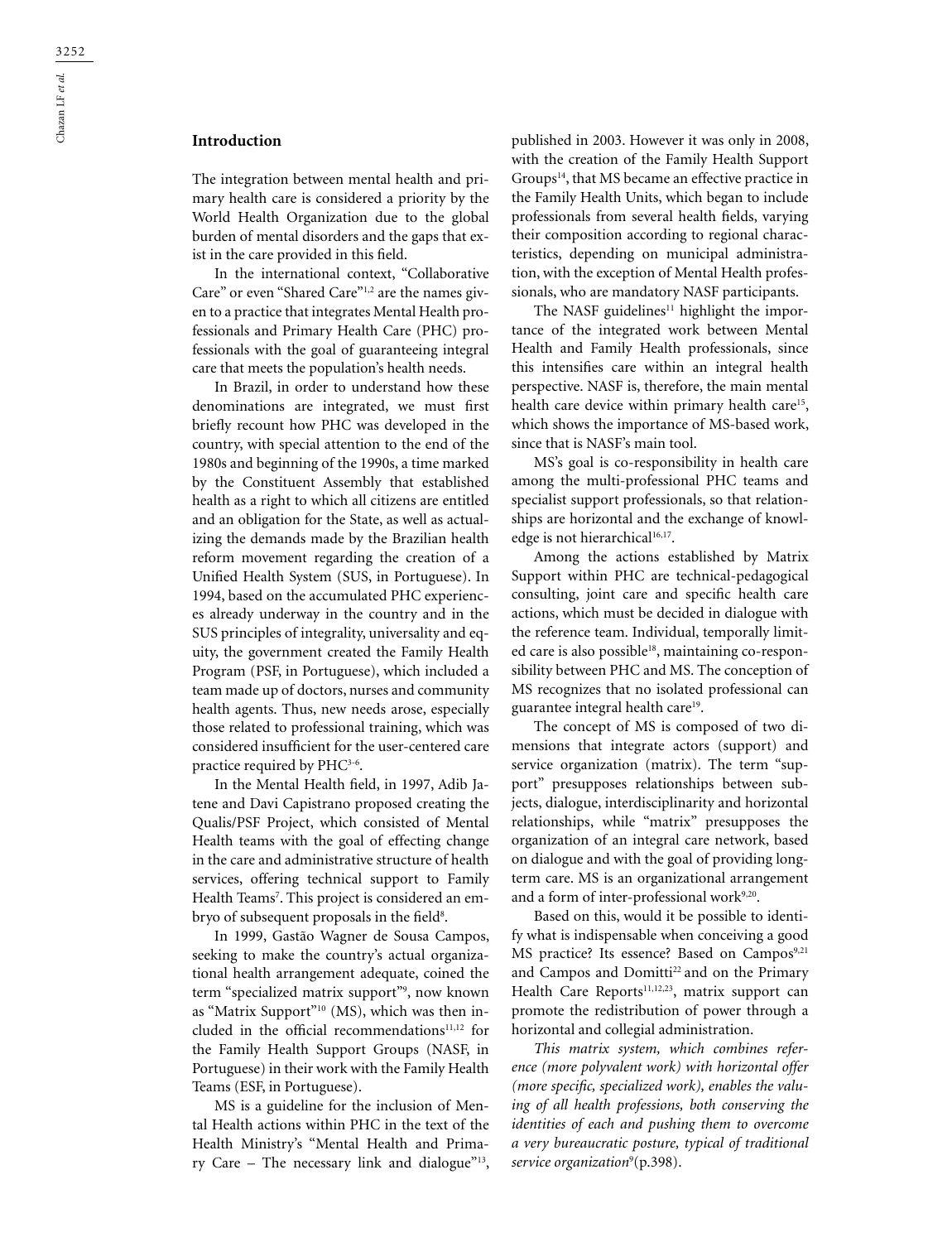In this manner, inter-professional relationships would tend toward dialogue, the basis of a democratic practice. Thus, reference and matrix support teams, in partnership with patients, could attain a comprehensive clinical approach<sup>24</sup>, centered on subjects and their needs. Through practices based on this approach, the development of efficacious and effective communication enables the enhancement of permanent education, with benefits for co-responsibility, prevention and integrality of care over time.

MS teams have their *raison d'être* in the relationship with PHC professionals and their tasks and, thus, can reinforce the role of horizontality in relationships as a crucial element.

Despite the cited bibliography, difficulties in MS practices have been described, as mentioned by Costa et al.<sup>19</sup>:

*The analysis of how knowledge circulates between specialists and reference teams in the testimonies allowed us to conclude that there is a distance between intention and action in the different forms of conducting matrix support. In the examples of matrix support reported here, it was possible to notice a strong presence of liberal or traditional principles, as knowledge transmission was seen as the way in which people acquire knowledge. To some professionals, the recognition of the need to work in a dialogic way emerged as tension and desire, which revealed the lack of pedagogical tools so that they can act differently from the practice that was shown*<sup>19</sup>(p.498).

Given these difficulties, the Practical Matrix Guide<sup>2</sup> states that MS is not:

• specialist referrals

•individual care provided by a mental health professional

•collective psychosocial interventions carried out only by the mental health professional

The Guide<sup>2</sup> states that:

*The matrix must supply the specialized rearguard of care, as well as technical-pedagogical support, an interpersonal bond and institutional support to the process of collectively constructing therapeutic projects alongside the population. Thus, it is also different from supervision, since the matrix provider can also participate actively in the*  therapeutic project<sup>2</sup>(p.14-15).

It is therefore relevant to reflect on possible elements that contribute to practices failing to meet these proposals. Included in this category are polysemic concepts that may not be understood within practicing professionals' biases.

Thus, this article seeks to analyze the concept of horizontality presented in the literature on

Matrix Support in Mental Health, understood as the field of care provided to individuals with psychic suffering, whether or not they have a mental disorder2 . As secondary objectives, we propose an analysis of the uses of the term Supervision in light of the different meanings used in the field's main articles<sup>9,10,20-22</sup> and how the concept of Matrix Support is cited.

**Methods**

This is a narrative or traditional review, understood as a qualitative methodology that provides a basis for validating premises and understanding studies, stimulating reflection and controversies<sup>25</sup>. Rother<sup>26</sup> clarifies that these reviews are "appropriate for describing the development or "state of the art" of a given subject, form the theoretical or contextual point of view". This type of review criticizes and summarizes conclusions about the topic at hand, using relevant studies and knowledge of the subject. The narrative review does not necessarily require that the criteria used in the material selection process be made explicit, which does not mean that researchers have not established any rules. It is useful for summarizing and synthesizing a specific area, and it also has a role in continuous education. It is essentially qualitative<sup>5,27</sup>. The search was carried out in the Virtual Health Library (BVS, in Portuguese) databases for articles published between 1998 and 2017. We carried out a two-stage selection process: first, we used the search terms "matrix support" or "*matriciamento*" ("matricing") and "mental health", in Portuguese. We searched exclusively for Brazilian articles, since Matrix Support, as proposed by Gastão Wagner de Sousa Campos, was created within the Brazilian context. The second stage consisted of a search using the terms "horizontality" and/or "supervision", again in Portuguese, in order to filter the already-selected articles. Those that did not include either term were excluded. We only included full texts. Duplicate articles were considered as a unit. All articles were investigated in search of definitions for the concepts of Horizontality, Supervision and Matrix Support.

## **Results and Discussion**

We found 106 articles about Mental Health published between 1998 and 2017 that included the term Matrix Support and/or "*matriciamento*".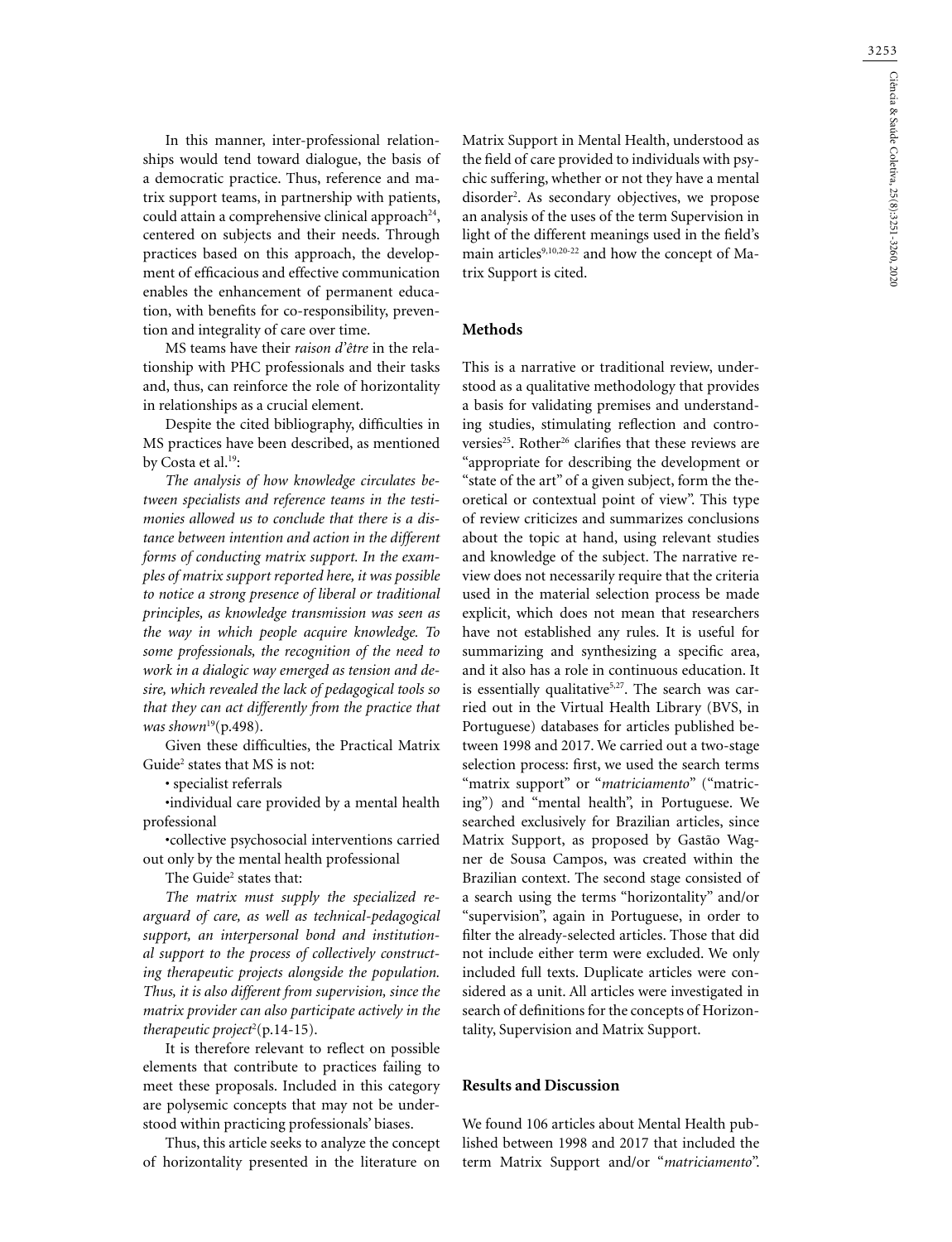After excluding the articles that did not mention the terms Horizontality and/or Supervision, we were left with 83, listed in Chart 1.

#### **On Matrix Support**

We observed no differences in the use of Matrix Support or *Matriciamento*. The terms are used indistinctly and even explicitly as synonyms<sup>28</sup>.

We are not interested in discussing the concepts based on the assumption of a universal truth, but rather of taking the dialogic MS/ESF proposal as the defining parameter for what constitutes its success. When the term *matriciamento* is used, does that simplify the original proposal? Based on the texts we have analyzed, the terms "support" and "matrix" are complementary operators of the proposal<sup>22</sup>.

It is clear that the concepts' openness to different interpretations, given the polysemy that characterizes them, is one of the obstacles cited by Campos<sup>22</sup>. Still based on the materials we selected, we can identify that the concepts translate a "modus operandi" and, between the lines, give rise to diverse interpretations, no less determining of practices.

The care not to fetishize<sup>29</sup> words is crucial, as if it were possible to separate the senses and meanings from the subjects who think them.

The crucial concepts for practice constitute a network that supports the work dynamic. An ill-defined or misunderstood concept may amplify the network's fragility, which may be prevented through dialogue, since it is through dialogue that change is possible, broadening views concerning new senses and meanings.

Despite the fact that the concept of Matrix Support is commonly used and that it is part of proposals that seek to integrate mental health

care into PHC, there are open questions that contribute to reflecting on the success, or lack thereof, of the process of providing quality care and permanent education.

The first question concerns subjects' very comprehension of the proposal. As Fittipaldi et al.15 state, MS became public policy without there being professionals who were qualified for the innovative character of this work methodology. Castro and Campos<sup>16</sup> reinforce this perception, observing that resistances to the project are a result of most professionals' lack of knowledge regarding MS and, when they are aware of its existence, their difficulties in understanding and applying the method. We can assume that if there is little clarity in the MS proposal, professionals will tend to work within the model with which they are familiarized, which, in the case of Mental Health, is supervision. Thus, a conceptual confusion is reinforced, since Matrix Support refers to an organizational arrangement in which two teams mutually and horizontally support one another in order to bring to PHC the expected, resolutive quality.

The understandings of MS we found are heterogeneous, which results in a generic use of the expression, which may be attributed to any practice carried out by the professionals responsible for it. Some studies even suggest that workers do not clearly understand what MS means<sup>8,30</sup>.

### **On horizontality**

It is noteworthy that, of the 106 articles we found, 51 do not mention horizontality, despite its structuring role in MS proposals.

By reading the selected articles that address horizontality, we may classify it, based on the meaning attributed to it, into 6 categories, as shown in Chart 2.

| <b>Chart 1.</b> Selected articles. |  |
|------------------------------------|--|
|------------------------------------|--|

| Subject                                                                         | Number of<br>selected articles | References of selected articles                                                                                                                                  |
|---------------------------------------------------------------------------------|--------------------------------|------------------------------------------------------------------------------------------------------------------------------------------------------------------|
| Contains Horizontality                                                          | 39                             | 1, 3, 6, 9, 16, 19, 21, 22, 28, 30, 36, 37, 40, 42, 47, 48,<br>50, 51, 52, 53, 54, 55, 56, 57, 58, 59, 60, 61, 62, 63,<br>64, 65, 66, 67, 68, 69, 70, 71, 72, 73 |
| <b>Contains Supervision</b>                                                     | 28                             | 1, 6, 9, 17, 21, 30, 38, 40, 41, 42, 44, 47, 51, 61, 62,<br>65, 67, 69, 70, 71, 74, 75, 76, 77, 78, 79, 80, 81                                                   |
| Contains Horizontality and Supervision<br>Coursey data sollogted by the outhors | 16                             | 1, 6, 9, 21, 30, 40, 44, 47, 51, 61, 62, 65, 67, 69, 70, 71                                                                                                      |

ource: data collected by the authors.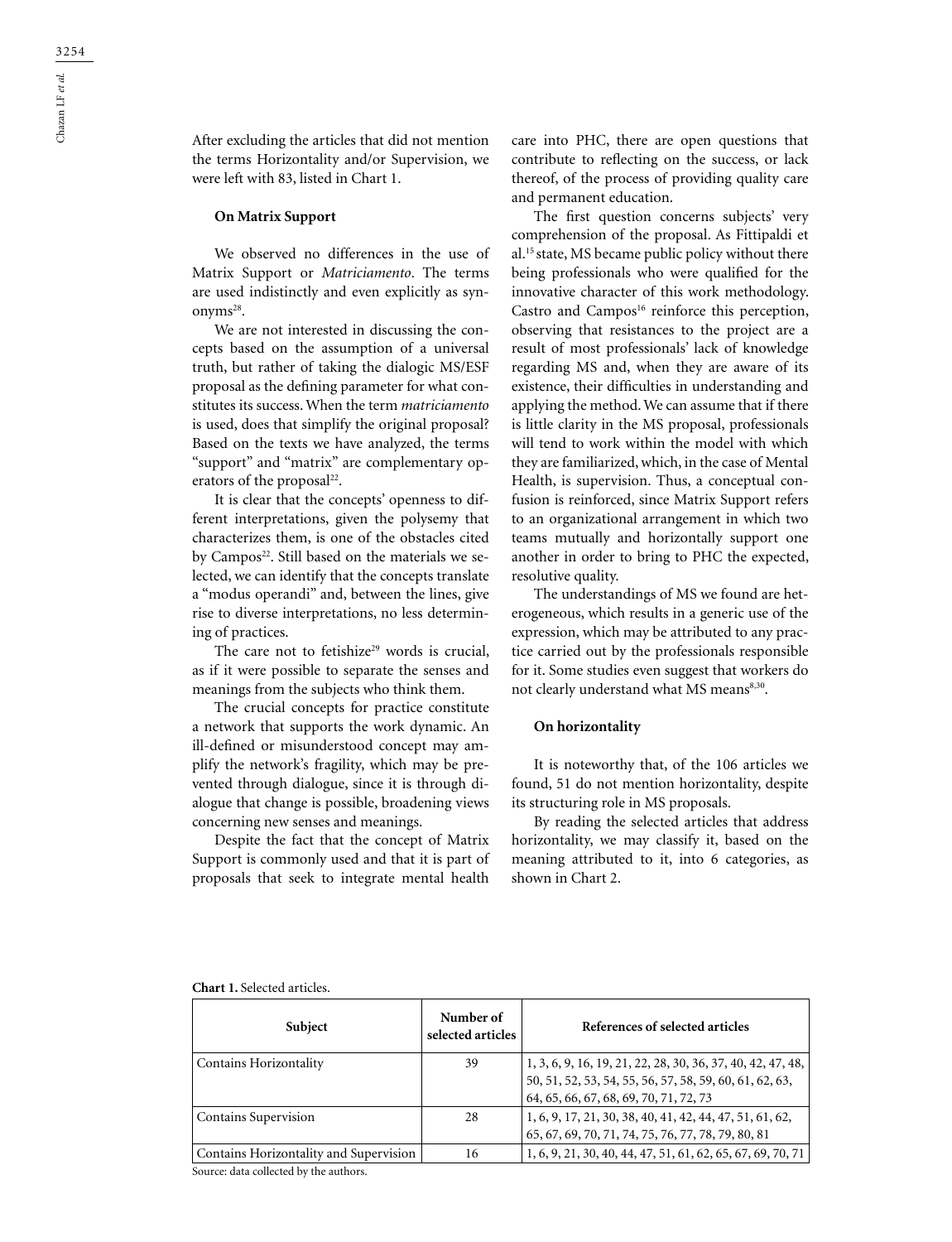Reflections regarding the meaning of the term are crucial to its applicability. Some contributions made in the context of the 1st National Mental Health Conference discuss the importance of horizontality in professionals' work relationships, as something crucial to the construction of a non-verticalized bond between health system professionals and users<sup>31</sup>.

Horizontality may be defined as a relationship between subjects, in which knowledge, in and of itself, does not define hierarchies and is, therefore, a condition for dialogue. Therefore, dialogue can be understood as an existential need that brings together reflection and action, overcomes simple exchanges or the deposit of ideas into the other<sup>32</sup>. Thus, MS's inter- and transdisciplinary proposal is supported by horizontality, dialogue and the understanding that different forms knowledge do not establish hierarchies, but rather complementarities.

In the service power play, verticality and horizontality compete. Verticality is constructed within the power of one's knowledge over another's, while horizontality acts upon the distribution of power that has its peak in co-participation, modifying and constructing realities<sup>33</sup>.

Horizontality enables us to reduce the hierarchical teacher-student model and to stimulate collaborative work in which one "knowledge" is not worth more than another, especially if isolated in itself. A simple example is that of the relationship between health professionals and patients, in which two types of "knowledge" are opposed, that of the professional (technical, formal knowledge) and that of the patient (knowledge of one's self and one's circumstances), which must interact in order to create bonds and trust.

Both must assume that neither type of knowledge is enough in itself and only through a mutual, integrative recognition is it possible to move towards an outcome in the direction of health. As Barreto<sup>34</sup> tells us: "there is no type of knowledge that is superior to another, but a knowledge to be shared. We are all apprentices".

We may, therefore, understand that horizontality contributes to the constitution of good work relations that generate dialogic models, and that this experience reverberates in the ESF/Patient/Family relationship.

This trilateral horizontality<sup>9</sup>, consisting of Family Health and MS professionals and users, is especially important, because the success of the MS proposal is located not only in the realm of professional relationships, but also in users' relationship with the service, of which a – also trilateral – co-responsibility is expected .

Partnership, collaboration and reciprocity are fluid where horizontality is present. There is no expectation of uniformity, but rather of differences, which are both respected and valued, among persons, degrees and types of knowledge, with no submission to a pre-established hierarchy<sup>35</sup>.

The view of specialists as people who already know and who have the answers to the anguishes found in clinical practice reinforces the mythification of knowledge, vertical relationships and a focus on a pathology that "exists" independently of the subject. In this context, it becomes difficult to carry out joint consultations, a cornerstone of MS, since without horizontality, this is reduced to a mere consultation with the specialist<sup>15,16,18,36-38</sup> and, thus, one loses the sharing of competencies, the production of knowledge and the efficacy of communication between participants<sup>6</sup>.

| Categories                                     | Number of<br>selected articles | References of selected articles                 |
|------------------------------------------------|--------------------------------|-------------------------------------------------|
| Service organization/democracy/distribution    | 19                             | 1, 9, 21, 22, 28, 30, 42, 44, 47, 50, 53, 54,   |
| of power                                       |                                | 59, 61, 62, 66, 67, 69, 70                      |
| Teams' work mode                               | 11                             | 9, 21, 22, 28, 47, 48, 51, 59, 67, 71, 72       |
| Long-term care                                 | 06                             | 6, 9, 16, 22, 40, 70                            |
| Essential requirement for interdisciplinarity/ | 24                             | 1, 3, 6, 9, 16, 19, 21, 22, 30, 44, 47, 48, 52, |
| knowledge exchange/dialogic relationships      |                                | 54, 55, 56, 57, 60, 63, 64, 65, 66, 72, 73      |
| Opposition to verticality in services and      | 05                             | 16, 37, 44, 64, 66                              |
| relationships                                  |                                |                                                 |
| Subject singularity                            | 05                             | 3, 57, 58, 59, 68                               |

**Chart 2.** Article distribution according to analytical categories.

Source: data collected by the authors.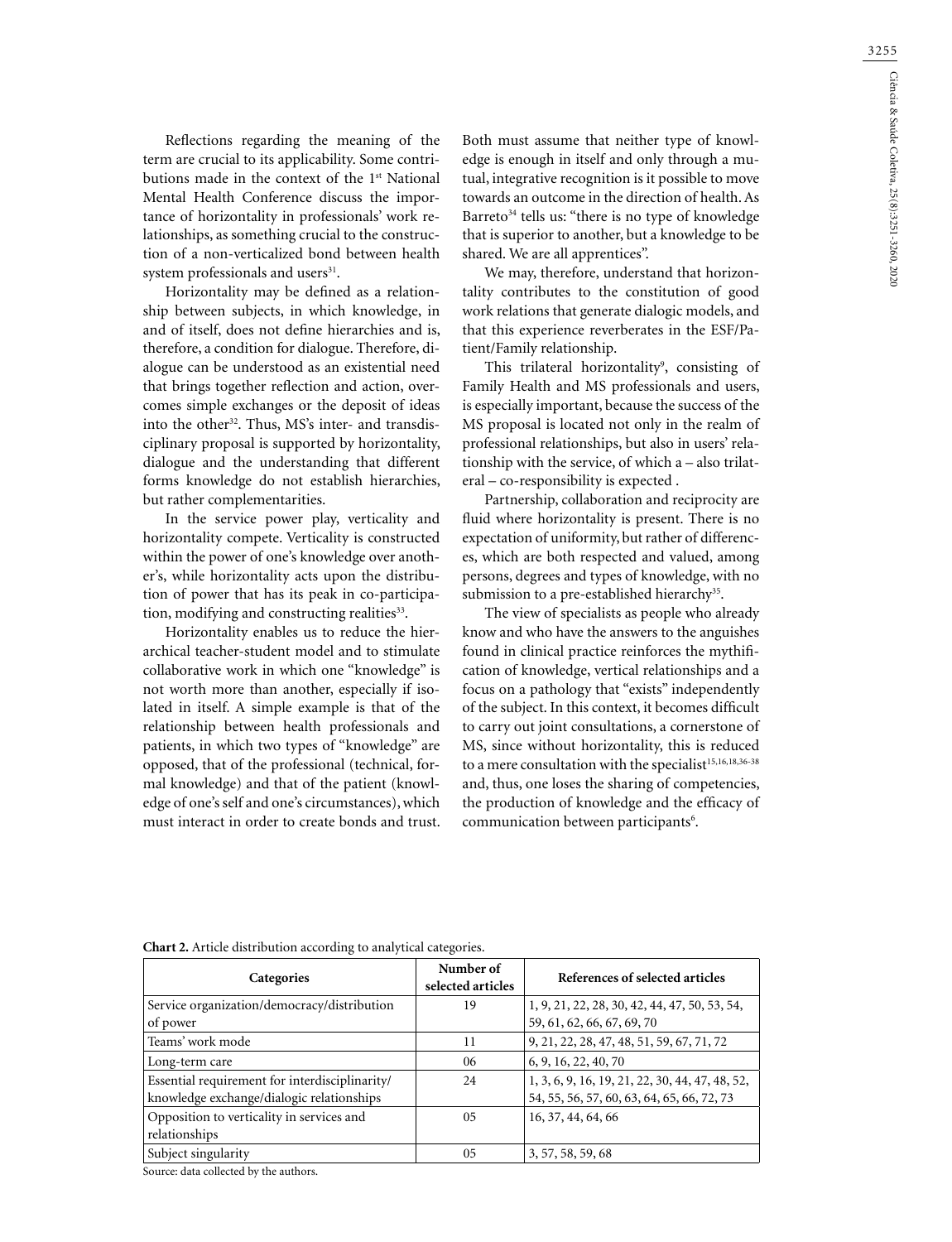The texts therefore highlight that horizontal relationships have an affinity for equity, while vertical relationships have an affinity for hierarchy, confirming the belief that the traditional model "tends to perpetuate a power relationship through the disposition of instituted places of knowing and not knowing"39.

Vertical relational structures are reinforced by the hegemonic culture, which makes the nuclear professional knowledge private, resulting in exclusions of responsibility among professionals, stiffening knowledge borders and stimulating market reserve<sup>7</sup>.

Another issue that merits reflection is the distance between what is defended as MS and what that actually produces in practice. In some settings, professionals do believe in the proposed model, however, in the everyday reality of services, they do not apply it, reinforcing the idea that theory is necessary, but not sufficient, for praxis<sup>17</sup>.

Additionally, there are issues regarding professionals' academic training, which, generally speaking, is not articulated with SUS principles and is insufficient for working as matrix supporters<sup>16</sup>.

#### **On supervision**

The 29 selected articles that discuss the concept of supervision offer different understandings, of which we highlight:

1) As a common MS practice, mostly within a vertical relationship<sup>17,31,40,41</sup>. Thus, we may infer that when Mental Health professionals set out to supervise PHC professionals without a proposal of horizontal relationships, there is a tendency to "guide" the PHC professionals, which does not corroborate the MS proposal.

In this conception, the Latin etymology of the word is present, in which "super" means "over" and vision comes from "visio", vision, that is, vision over something or someone.

The practice of supervision is traditional in Mental Health, however, in this specific case, what is at stake is not a more experienced professional with less experienced Mental Health professionals but, rather, Mental Health professionals providing matrix support alongside PHC professionals. Mental Health "expertise" should not repeat the supervision model, since the goal in the matrix supporter/PHC professional relationship is not to transform the latter into a Mental Health specialist, but rather to collaborate so that they are able to deal with the vicissitudes of this field within their own "expertise".

2) As clinical-institutional supervision of the MS team itself, frequently associated with a Psychosocial Care Center (CAPS, in Portuguese).

3) As technical matrix supervision, a term that presupposes an implied horizontality in mental health practices.

We found two other expressions in different articles, "specialized matrix supervision"9,21 and "technical matrix supervision"42, both used with the same meaning, that is, seeking to broaden the process of critical reflection and permanent education and, therefore, compatible with horizontality. One study takes this issue further, defending a dialectic interaction between an external, ontological knowledge and an internal, praxis-related knowledge<sup>43</sup>, that is, between types of knowledge that constitute personal and professional development and those that emerge from everyday service practices. In this sense, the authors understand that, by accumulating these competencies, one can work from the perspective of a "matrix supervision" which, in turn, can avoid the authoritarian, vertical character inherent to the traditional idea of supervision. On the other hand, we may point out the difficulty involved with this possibility, since it demands knowledge and reflection about subjects, their relationships and the environment in which their praxis is inserted. We may, therefore, assume, based on the bibliography we analyzed, that, within the MS perspective, the meanings attributed to the concept of supervision were broadened.

Another perception we found in the selected articles relates to psychologists' understanding of MS. These professionals viewed MS as case discussions and supervision, and saw themselves as having the job of "capacity-building" and "guiding" professionals who were not trained in Psychology41. This perspective reproduced the vertical model between those who have knowledge and those who need to acquire it<sup>17</sup>.

The term Supervision therefore reinforces existing practices carried out by professionals who were trained in traditional pedagogical conceptions, in which the hierarchical teacher-student model reigns, translating the "banking" approach to the teaching-learning process, in which students are viewed as passive recipients of deposited knowledge<sup>32</sup>.

The literature we analyzed shows an inconsistency in practices with disastrous experiences, which may be exemplified by an account<sup>61</sup> in which a Family Health team, when seeking to collaborate with an Alcohol and Drugs CAPS, obtained nothing more than a master class and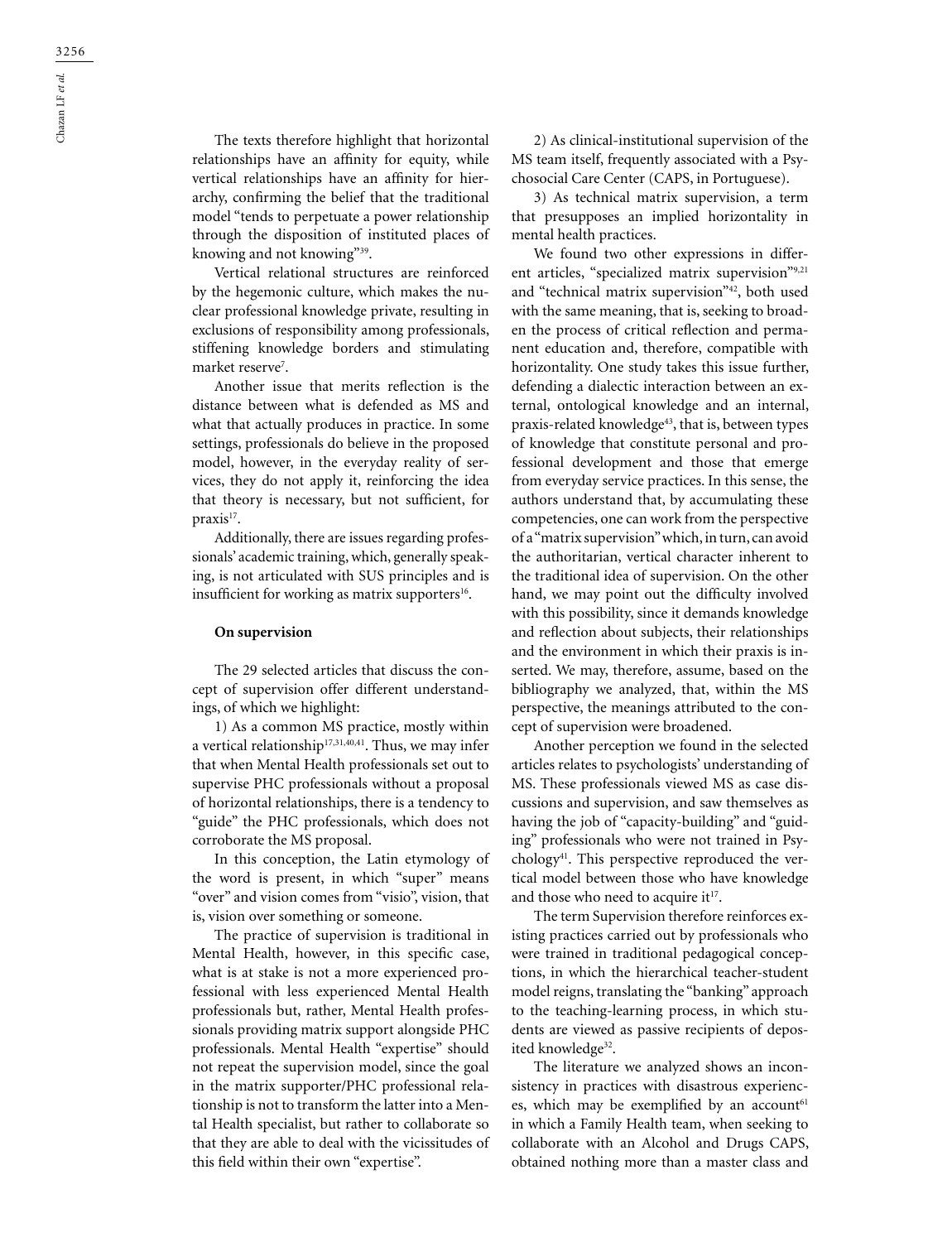generic guidance regarding what they should or should not do. A fact that corroborates the premise, as Iglesias and Avellar<sup>41</sup> demonstrate, that MS professionals' lack of understanding regarding the proposal puts the MS work at risk. Thus, we may assume that the literature has not yet fully explored the theme of the lack of "clarity", since studies such as those review by Machado and Camatta<sup>45</sup> present the lack of understanding about "the real use of matrix support", and also Lima and Dimenstein<sup>46</sup> studies demonstrate serious obstacles to the work process: political vulnerability in PHC; heterogeneous praxis conceptions and models; managers at different levels who do not offer support; irregular processes; PHC network flows that are not activated; PHC network flows that are not significantly influenced; Family Health teams and MS teams with relational and schedule difficulties; lack of psychiatrists and persistence of the outpatient model of referrals and appointments.

The difficulties, such as lack of clarity, reported in the literature as associated with the consistence of the described experiences seem to stem from the verticalized and dissociated training health professionals receive, which demands more research into the relationships between teaching and verticality/horizontality. Thus, we may assume that the manner in which the way of thinking, feeling and acting is constructed in the training process directs subjects' understanding of concepts so as to confirm a previously-established perspective. In this setting, dialogue and horizontality proposals become fragile or unreachable. Among the major challenges are transforming undergraduate curricula and making graduate training viable for professionals already inserted into health care networks<sup>17,41,47-49</sup>.

Although the themes addressed in this article do not encompass the totality of concepts that are important in MS, and the analyzed material is restricted to the Mental Health-PHC interface, this article's main strength is the intention of contributing to the reflection regarding MS practices, proposing a discussion of concepts and their polysemy and drawing attention to educational processes in the health field, in addition to indicating a path for future research.

# **Conclusions**

The analysis of MS practices proposed by Gastão Wagner de Sousa Campos and of the literature that followed them demonstrates that the concept of horizontality is vital and reflects a democratic ideological posture, without which dialogue between different actors does not reach its potential to transform the reality of health care provision. Though issues of polysemy are present, the obstacles to practice are complemented in the still-hegemonic model of professional training in Health, which is traditional, hierarchical, uni-professional and non-dialogic, and which hinders integration and collaboration between matrix support and PHC teams and, consequently, service resolutiveness and quality.

Regarding Mental Health, we must highlight that a lack of understanding of MS, as well as a scarcity of professionals in PHC, may result in the practice of an outpatient logic, which hinders the provision of integral health care to the population, especially those experiencing psychic suffering.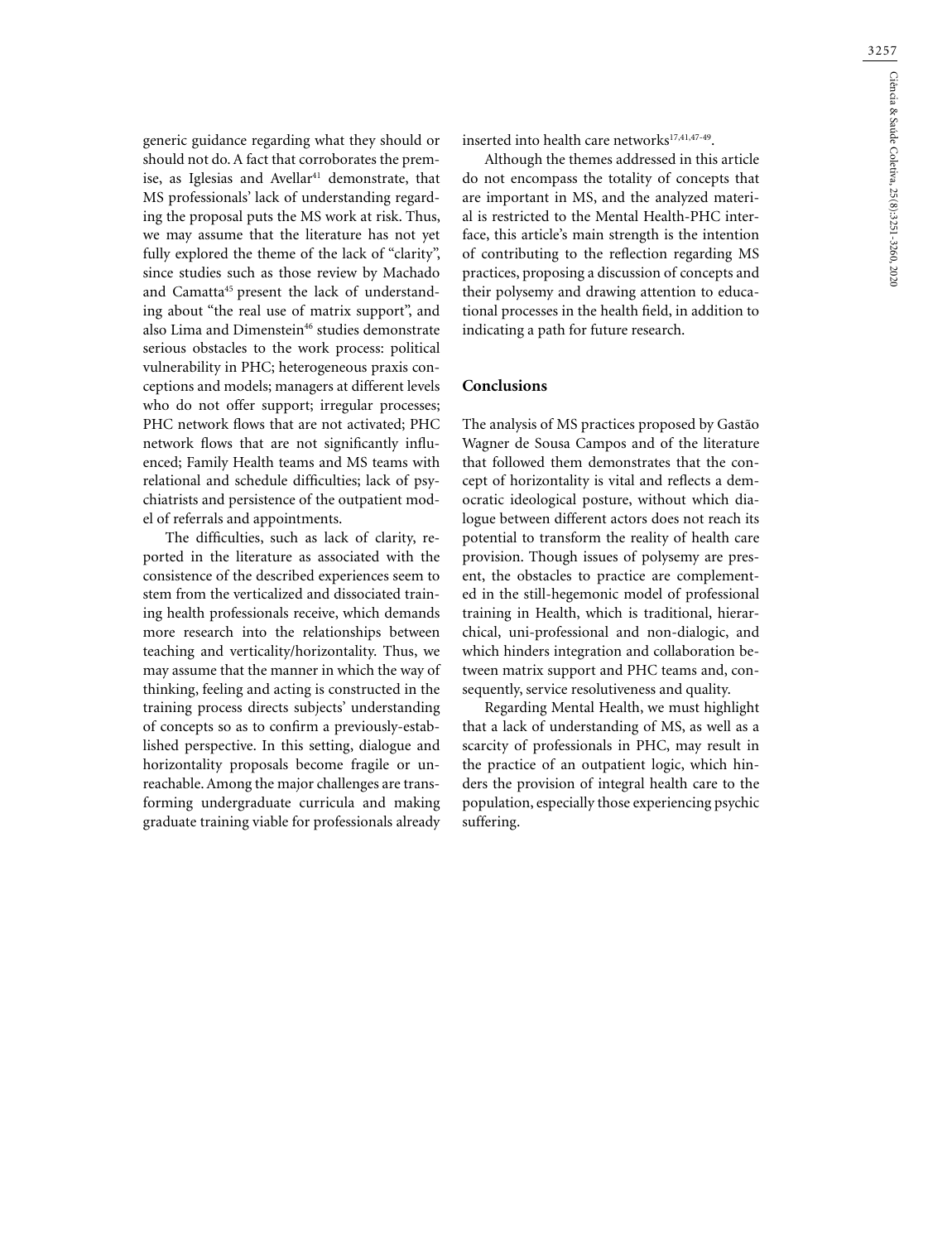# **Collaborations**

LF Chazan worked on the design, method and research and on the final essay. SLCL Fortes and KR Camargo Junior contributed to the critical review and strategic discussion of the article.

#### **References**

- 1. Oliveira MM, Campos GWS. Apoios matricial e institucional: analisando suas construções. *Cien Saude Colet* 2015; 20(1):229-238.
- 2. Chiaverini DH, organizador. *Guia prático de matriciamento em Saúde Mental.* Brasília: Centro de Estudo e Pesquisa em Saúde Coletiva; 2011.
- 3. Bonfim IG, Bastos ENE, Góis CWL, Tófoli LF. Apoio matricial em saúde mental na atenção primária à saúde: uma análise da produção científica e documental. *Interface (Botucatu)* 2013; 17(45):287-300.
- 4. Mendonça MHM, Martins MIC, Giovanella L, Escorel S. Desafios para gestão do trabalho a partir de experiências exitosas de expansão da Estratégia de Saúde da Família. *Cien Saúde Colet* 2010; 15 (5):2355-2365.
- 5. Campos FE, Belisário SA. O Programa de Saúde da Família e os desafios para a formação profissional e a educação continuada. Interface (Botucatu) 2001; 5(9):133-142.
- 6. Hirdes A. A perspectiva dos profissionais da Atenção Primária à Saúde sobre o apoio matricial em saúde mental. *Cien Saúde Colet* 2015; 20(2):371-382.
- 7. Lancetti A, organizador. *Saúde Loucura, 7. Saúde mental e saúde da família*. 2ª ed. São Paulo: Hucitec; 2001.
- 8. Bastos S, Soares MA. Estudo diagnóstico da atuação das equipes de apoio matricial em Saúde Mental no Programa Saúde da Família na região sudeste da cidade de São Paulo. *BIS Bol Inst Saúde* 2008; 45:13-16.
- 9. Campos GWS. Equipes de referência e apoio especializado matricial: um ensaio sobre a reorganização do trabalho em saúde. *Cien Saude Colet* 1999; 4(2):393- 403.
- 10. Campos GWS. *Saúde Paidéia*. São Paulo: Hucitec; 2003.
- 11. Brasil. Ministério da Saúde (MS). Secretaria de Atenção à Saúde. Departamento de Atenção Básica. *Diretrizes do NASF: Núcleo de Apoio a Saúde da Família*. Brasília: MS; 2009.
- 12. Brasil. Ministério da Saúde (MS). Secretaria de Atenção à Saúde. Departamento de Atenção Básica. *Núcleo de Apoio à Saúde da Família*. Brasília: MS; 2014.
- 13. Brasil. Ministério da Saúde (MS). *Saúde mental e atenção básica: o vínculo e o diálogo necessários*. Brasília: MS; 2003.
- 14. Brasil. Ministério da Saúde (MS). Portaria nº 154, de 24 de janeiro de 2008. Cria os Núcleos de Apoio à Saúde da Família - NASF. *Diário Oficial da União*; 2008.
- 15. Fittipaldi ALM, Romano VF, Barros DC. Nas entrelinhas do olhar: Apoio Matricial e os profissionais da Estratégia Saúde da Família*. Saúde Debate* 2015; 39(104):76-87.
- 16. Castro CP, Campos GWS. Apoio Matricial como articulador das relações interprofissionais entre serviços especializados e atenção primária à saúde. *Physis*  2016; 26(2):455-481.
- 17. Klein AP, d'Oliveira AFPL. O "cabo de força" da assistência: concepção e prática de psicólogos sobre o Apoio Matricial no Núcleo de Apoio à Saúde da Família. *Cad Saúde Pública* 2017; 33(1):e00158815.
- 18. Tófoli LF, Fortes S. Apoio matricial de saúde mental na atenção primária no município de Sobral-CE: o relato de experiência. *SANARE* 2007; 6(2):34-42.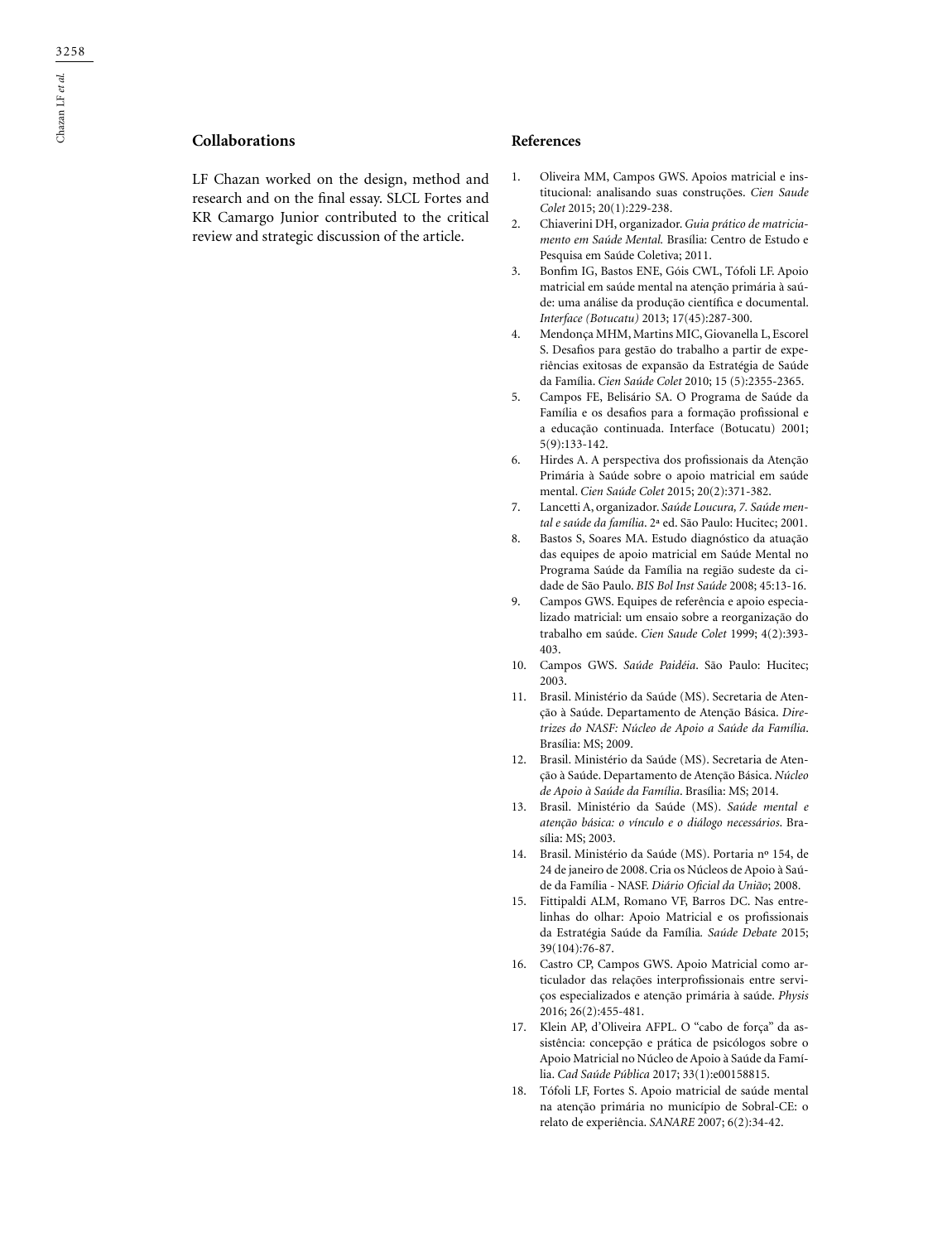- 19. Costa FRM, Lima VV, Silva RF, Fioroni LN. Desafios do apoio matricial como prática educacional: a saúde mental na atenção básica. *Interface (Botucatu)* 2015; 19(54):491-502.
- 20. Campos GWS. Um método para análise e co-gestão de coletivos. São Paulo; Hucitec; 2000.
- 21. Campos GWS. O anti-Taylor: sobre a invenção de um método para co-governar instituições de saúde produzindo liberdade e compromisso. *Cad Saúde Pública* 1998; 14(4):863-870.
- 22. Campos GWS, Domitti AC. Apoio Matricial e Equipe de Referência: uma metodologia para gestão do trabalho interdisciplinar em saúde. *Cad Saude Publica* 2007; 23(2):399-408.
- 23. Brasil. Ministério da Saúde (MS). Secretaria de Atenção à Saúde. Departamento de Atenção Básica. *Saúde mental.* Brasília: MS; 2013.
- 24. Cunha GT. A construção da clínica ampliada na atenção básica. São Paulo: Editora Hucitec; 2005.
- 25. Green BN, Johnson CD, Adams A. Writing narrative literature reviews for peer-reviewed journals: secrets of the trade. Alan Adams. *Sports Chiropr Rehabil* 2001; 15(1):5-16.
- 26. Rother ET. Revisão sistemática X revisão narrativa. *Acta Paul Enferm* 2007; 20(2):V-VI.
- 27. Cronin P, Ryan F, Coughlan M. Undertaking a literature review: a step-by-step approach. *Br J Nurs* 2008; 17(1):38-43.
- 28. Barros JO, Gonçalves RMA, Kaltner RP, Lancman S. Estratégia do apoio matricial: a experiência de duas equipes do Núcleo de Apoio à Saúde da Família (NASF) da cidade de São Paulo, Brasil. *Cien Saúde Colet* 2015; 20(9):2847-2856.
- 29. Merhy EE. Engravidando palavras: o caso da integralidade. In: Pinheiro R.; Mattos RA, organizadores. *Construção social da demanda: direito à saúde, trabalho em equipe, participação e espaços públicos*. Rio de Janeiro: UERJ-IMS; 2005. p. 195-206.
- 30. Penido CMF, Alves M, Sena RR, Freitas MIF. Apoio matricial como tecnologia em saúde. *Saúde Debate* 2010; 34(86):467-474.
- 31. Costa-Rosa A, Luzio CA, Yasui S. As Conferências Nacionais de Saúde Mental e as premissas do modo psicossocial. *Saúde Debate* 2001; 25(58):12-25.
- 32. Freire P. *Pedagogia do Oprimido*. 17ª ed. Rio de Janeiro: Paz e Terra; 1987.
- 33. Severo AK, Dimenstein M. Processos de trabalho e gestão na estratégia de atenção psicossocial. *Psicol Soc* 2011; 23(2):340–349.
- 34. Barreto A. Terapia comunitária: um valor estratégico para a gestão da saúde da comunidade [arquivo de áudio na Internet]. [acessado 2016 Out 02]. Disponível em http://www5.ensp.fiocruz.br/biblioteca/home/ exibedetalhesBiblioteca.cfm?ID=4900&Tipo=B
- 35. Keim EJ. Princípios Essenciais na Obra Freiriana e a Educação Inter-étinica da Emancipação e Humanização. In: *IX Anped Sul 2012, 2012, Caxias do Sul. IX Anped Sul 2012 Seminário de Pesquisa em Educação da Região Sul*. Caxias do Sul: Universidade de Caxias do Sul; 2012.
- 36. Athié K, Fortes S, Delgado PG. Matriciamento em saúde mental na Atenção Primária: uma revisão crítica (2000-2010). *Rev Bras Med Fam Com* 2013; 8(26):64-74.
- 37. Cela M, Oliveira IF. O psicólogo no Núcleo de Apoio à saúde da Família: articulação de saberes e ações. *Estudos Psicol (Natal)* 2015; 20(1):31-39.
- 38. Fortes S, Menezes A, Athié K, Chazan LF, Rocha H, Thiesen J, Ragoni C, Pithon T, Machado A. Psiquiatria no século XXI: transformações a partir da integração com a Atenção Primária pelo matriciamento. *Physis* 2014; 24(4):1079-1102.
- 39. Triandis HC, Gelfand MJ. Converging measurement of horizontal and vertical individualism and collectivism. *J Pers Soc Psychol* 1998; 74(1):118-128.
- 40. Dimenstein M, Severo AK, Brito M, Pimenta AL, Medeiros V, Bezerra E. O apoio matricial em Unidades de Saúde da Família: experimentando inovações em saúde mental. *Saude Soc* 2009; 18(1):63-74.
- 41. Iglesias A, Avellar LZ. As Contribuições dos Psicólogos para o Matriciamento em Saúde Mental. *Psicol Cien Prof* 2016; 36(2):364-379.
- 42. Cunha GT, Campos GWS. Apoio Matricial e Atenção Primária em Saúde. *Saude Soc* 2011; 20(4):961-970.
- 43. Campos GWS. *Um Método de Análise e Co-gestão de coletivos. A constituição do sujeito, a produção de valor de uso e a democracia em instituições: O Método da Roda*. São Paulo: Hucitec; 2000
- 44. Medeiros RHA. Uma noção de matriciamento que merece ser resgatada para o encontro colaborativo entre equipes de saúde e serviços no SUS. *Physis* 2015; 25(4):1165-1184.
- 45. Machado DKS, Camatta MW. Apoio matricial como ferramenta de articulação entre a Saúde Mental e a Atenção Primária à Saúde. *Cad Saúde Colet* 2013; 21(2):224-232.
- 46. Lima M, Dimenstein M. O apoio matricial em saúde mental: uma ferramenta apoiadora da atenção à crise. *Interface (Botucatu)* 2016; 20(58):625-635.
- 47. Gryschek G, Pinto AAM. Saúde Mental: como as equipes de Saúde da Família podem integrar esse cuidado na Atenção Básica? *Cien Saúde Colet* 2015; 20(10):3255-3262.
- 48. Bispo Júnior JP, Moreira DC. Educação permanente e apoio matricial: formação, vivências e práticas dos profissionais dos Núcleos de Apoio à Saúde da Família e das equipes apoiadas. *Cad Saúde Pública* 2017; 33(9):e00108116.
- 49. Reis ML, Medeiros M, Pacheco LR, Caixeta CC. Evaluation of the multiprofessional work of the family health support center (NASF). *Texto Contexto Enferm* 2016; 25(1):e2810014.
- 50. Figueiredo MD, Campos RO. Saúde Mental na atenção básica à saúde de Campinas, SP: uma rede ou um emaranhado? *Cien Saúde Colet* 2009; 14(1):129-138.
- 51. Soares M. A inserção do enfermeiro psiquiátrico na equipe de apoio matricial em saúde mental. SMAD *Rev Eletr Saúde Ment Álcool Drog* 2008; 4(2):1-4.
- 52. Böing E, Crepaldi MA. O psicólogo na atenção básica: uma incursão pelas políticas públicas de saúde brasileiras. *Psicol Cien Prof* 2010; 30(3):634-649.